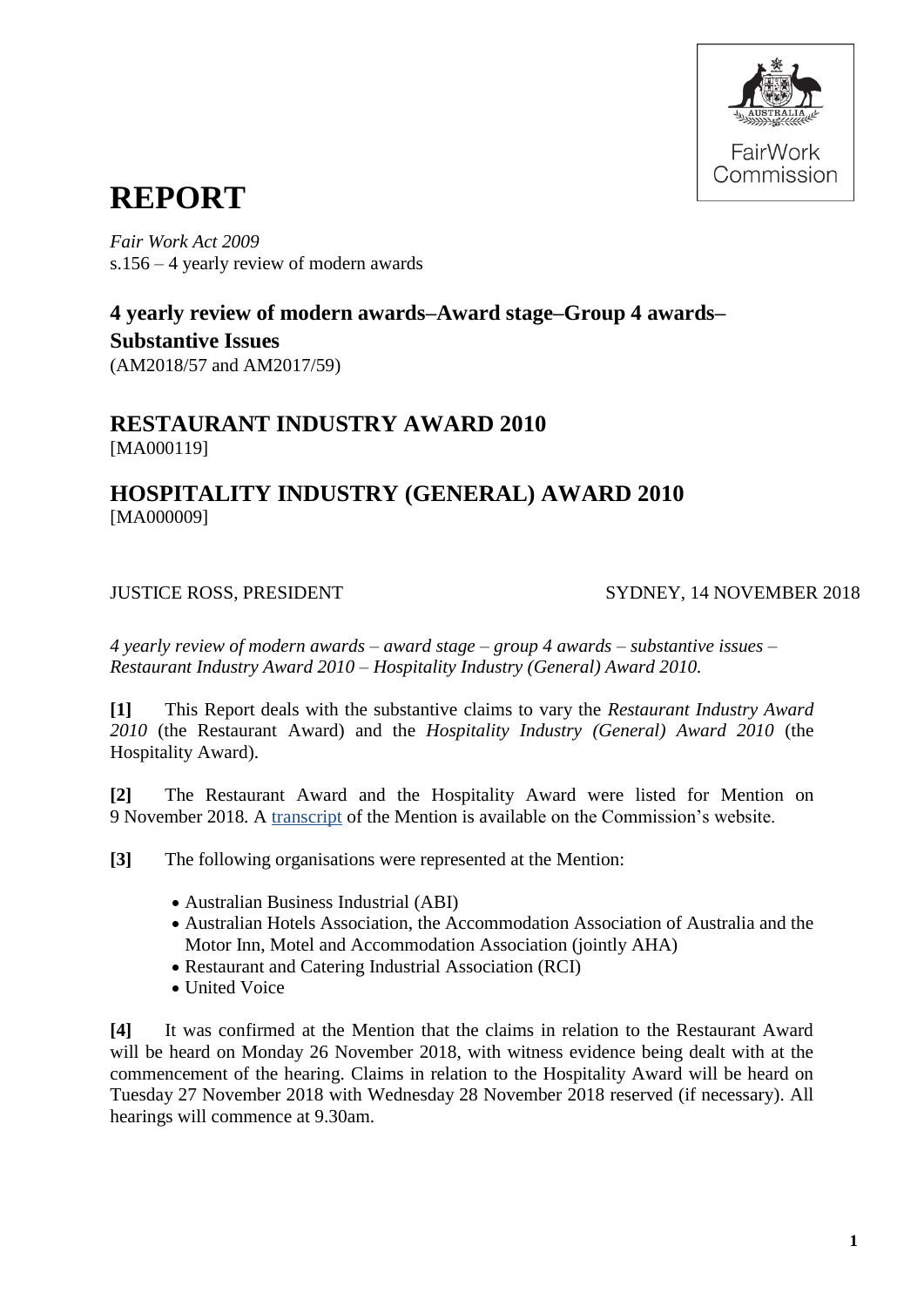## *Restaurant Award*

**[5]** In [correspondence](https://www.fwc.gov.au/documents/sites/awardsmodernfouryr/am201757-corr-rci-121118.pdf) dated 12 November 2018, RCI confirmed it will be calling three witnesses:

- Frances Edmund Brailey
- Kris Raymond Bunder and
- Glen Colin Day.

**[6]** In that correspondence, RCI also confirmed that they would not be contesting the summary of the relevant legislative provisions dealing with the service of alcohol in the reply submissions of United Voice of 2 November 2018 (at paragraphs 35 to 39).

**[7]** At the Mention, an issue relating to RCI's claim regarding wages to be paid any day of the week was discussed. Two options were proposed in relation to the claim:

- refer the claim to the Payment of Wages Full Bench; or
- defer consideration of that claim until the Payment of Wages Full Bench has considered the general proposition and then return to the claim in the Restaurant Award against the background of whatever that Full Bench decides.

**[8]** It was decided that the claim would be referred to the Payment of Wages Full Bench for determination.

### *Hospitality Award*

**[9]** In relation to the Hospitality Award there are a number of matters that are not opposed, however there remain some areas of dispute. United Voice and the AHA are directed to file a joint report setting out the matters agreed to and a draft variation determination varying the current award in respect to the award by no later than **4.00 pm Monday 19 November 2018**. If the parties seek a conference before a member of the Commission they are to put a request in writing to [chambers.ross@fwc.gov.au.](mailto:chambers.ross@fwc.gov.au)

**[10]** United Voice are directed to file any documentary material it wishes to rely on in support of its tool allowance claim by **4.00 pm Monday 19 November 2018**.

**[11]** ABI are directed to file a short written submission outlining their position in respect of the three claims that are being pressed by no later than **4.00 pm Monday 19 November 2018**.

### *Notices to Produce Documents*

**[12]** United Voice foreshadowed that it would be making applications in respect of orders for production of documents in both matters. Those applications are listed for Hearing before Commissioner Lee on **Friday 16 November 2018** at **9.30 am**.

# *Tool allowance claims*

**[13]** It was agreed that United Voice's submissions in support of its tool allowance claims in respect of both the Restaurant and Hospitality Awards would be put in the afternoon of Monday 26 November 2018. Those submissions would then be adopted by United Voice